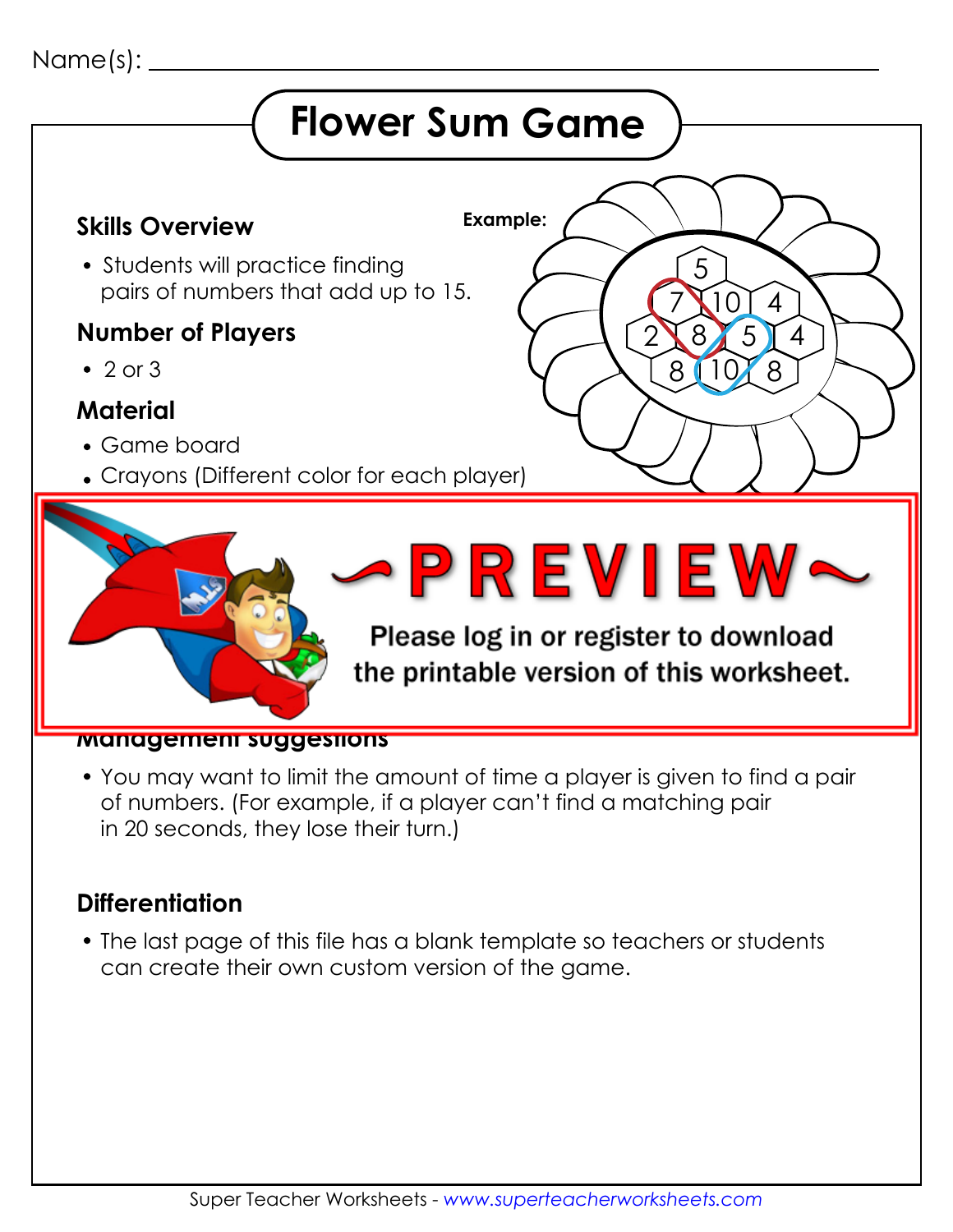```
Name(s):
```
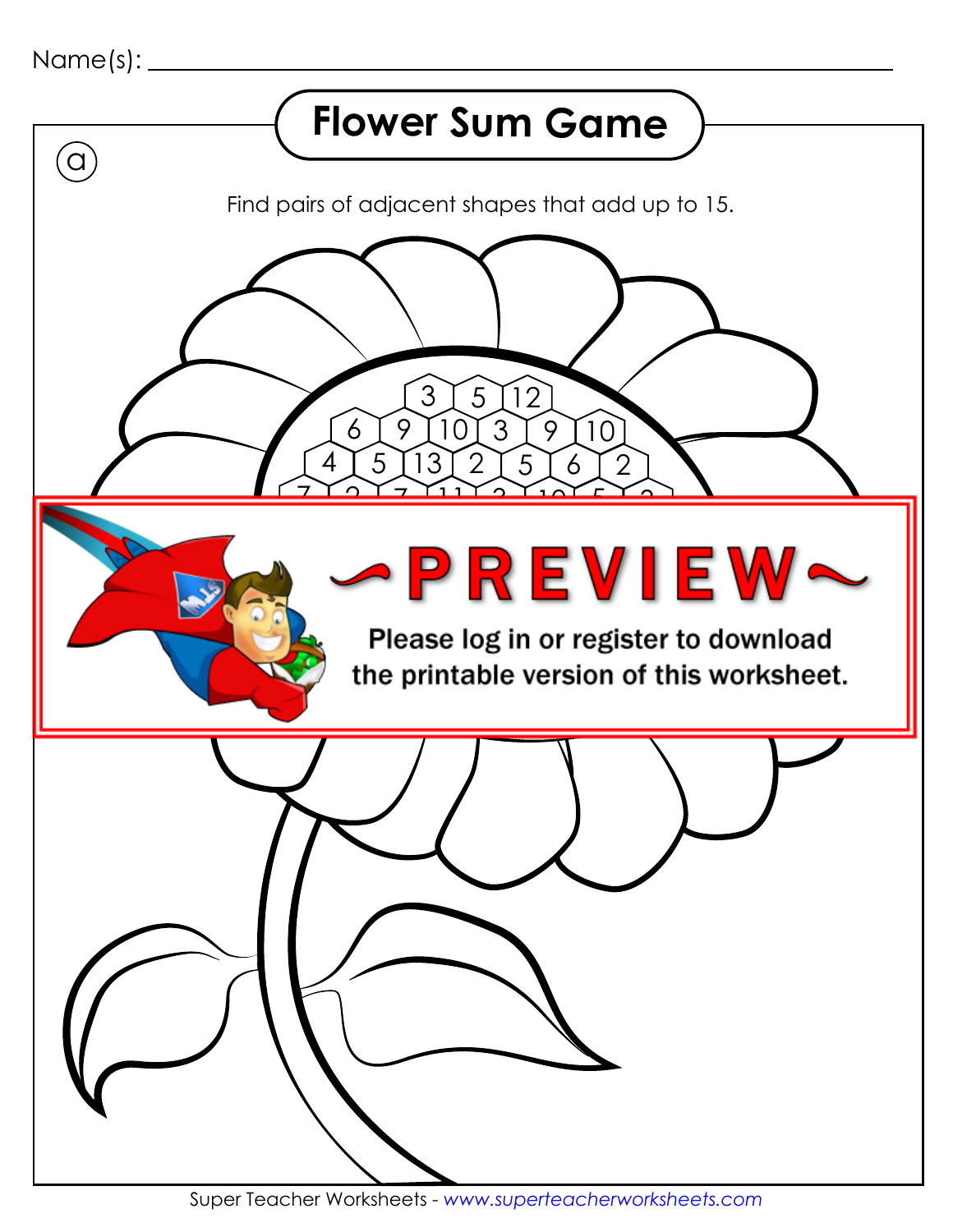

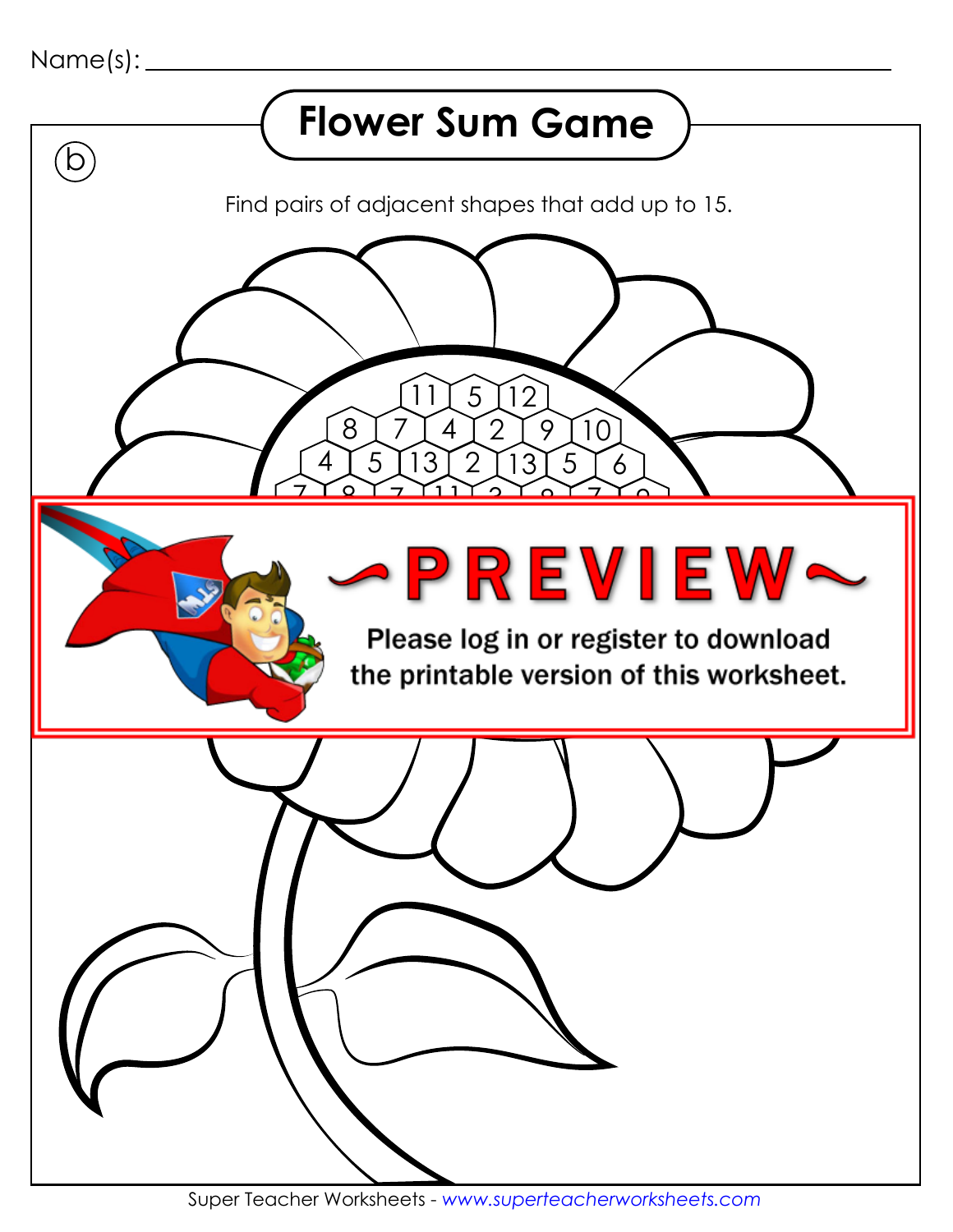

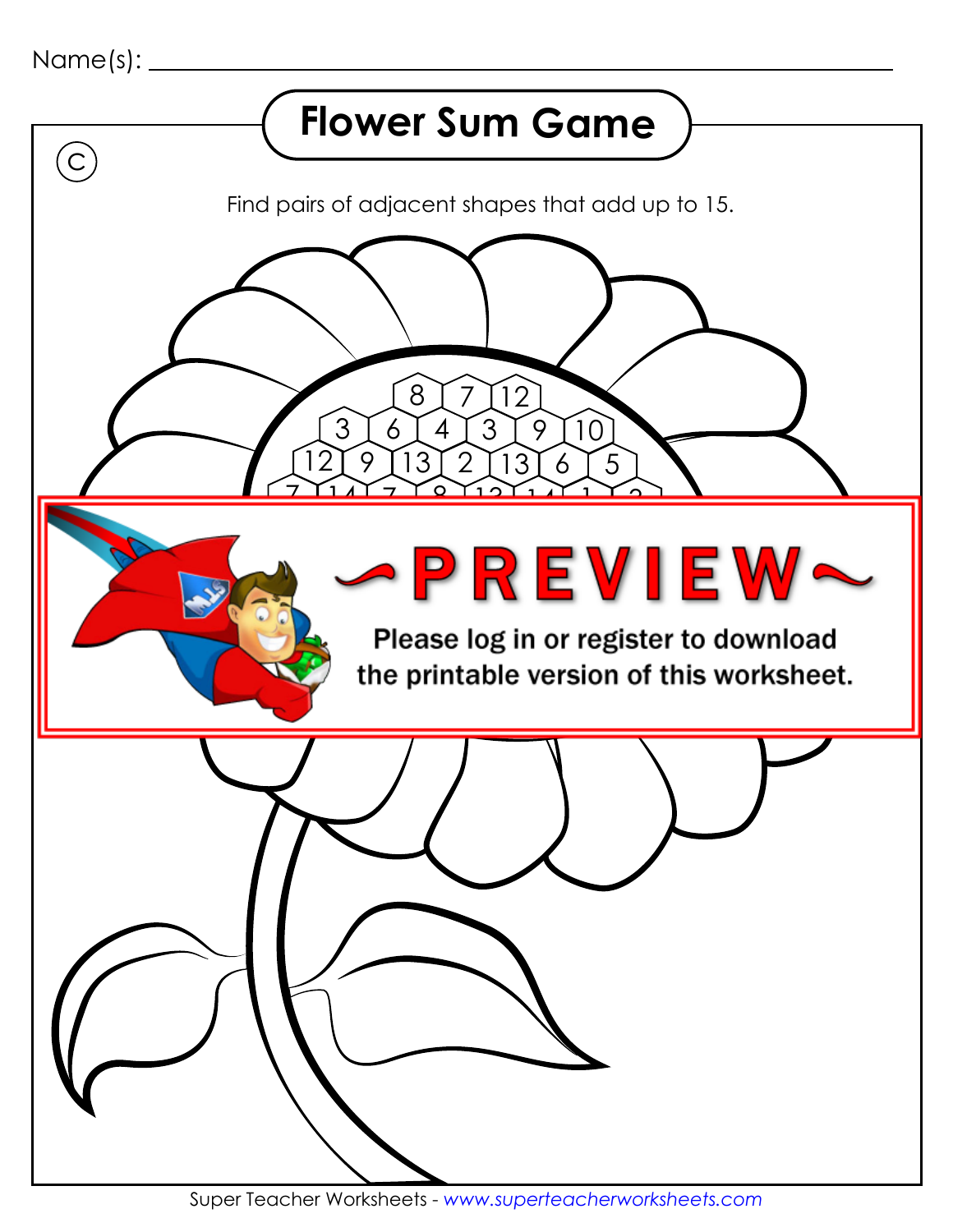